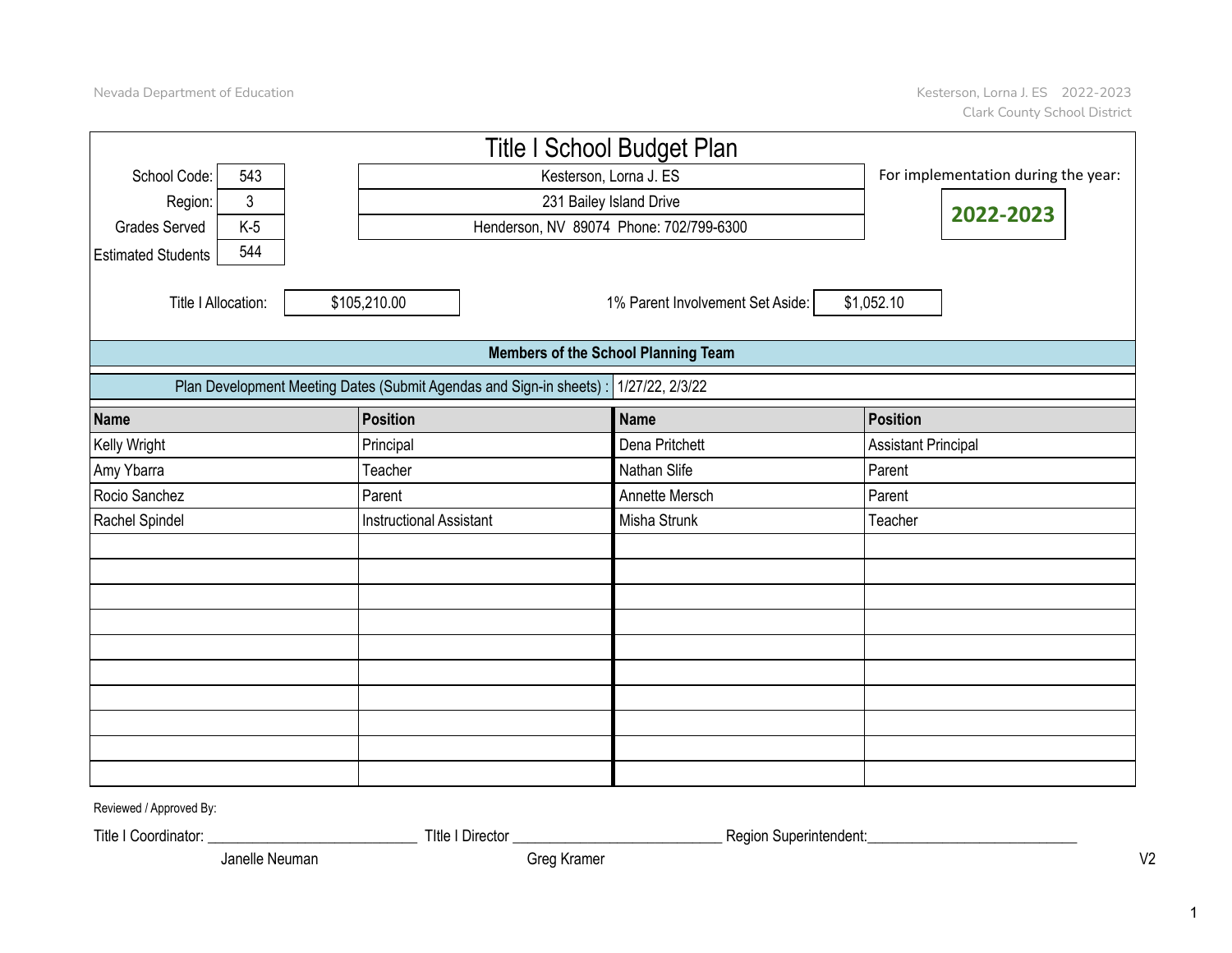## Budget Narrative Summary

| <b>Licensed Staffing (Class size reduction; Strategist)</b> |                                       |              |                |                                                                                                                                                                  |                      |                   |                                   |                              |                               | Title I Use Only                                          |
|-------------------------------------------------------------|---------------------------------------|--------------|----------------|------------------------------------------------------------------------------------------------------------------------------------------------------------------|----------------------|-------------------|-----------------------------------|------------------------------|-------------------------------|-----------------------------------------------------------|
| Position, Expenditure,<br>or Activity                       | <b>Unit</b><br>Quantity   Description | Price (each) | Title I Budget | Description: Carefully choose the correct category and add as much<br>detail as necessary to explain how this pertains to your School<br><b>Performance Plan</b> | Nevada STIP<br>Goals | Level<br>SSA<br>Ш | Citation (no links,<br>text only) | SPP Goal &<br>Action Step(s) | 军<br>Function<br><b>Revis</b> | <b>Revision 1</b><br>Only: Update,<br>Delete or<br>Create |
|                                                             |                                       |              |                |                                                                                                                                                                  |                      |                   |                                   |                              |                               |                                                           |
|                                                             |                                       |              |                |                                                                                                                                                                  |                      |                   |                                   |                              |                               |                                                           |
|                                                             |                                       |              |                |                                                                                                                                                                  |                      |                   |                                   |                              |                               |                                                           |
|                                                             |                                       |              |                |                                                                                                                                                                  |                      |                   |                                   |                              |                               |                                                           |
|                                                             |                                       |              |                |                                                                                                                                                                  |                      |                   |                                   |                              |                               |                                                           |
|                                                             |                                       |              |                |                                                                                                                                                                  |                      |                   |                                   |                              |                               |                                                           |
|                                                             |                                       |              |                |                                                                                                                                                                  |                      |                   |                                   |                              |                               |                                                           |
|                                                             |                                       |              |                |                                                                                                                                                                  |                      |                   |                                   |                              |                               |                                                           |
|                                                             |                                       |              |                |                                                                                                                                                                  |                      |                   |                                   |                              |                               |                                                           |
|                                                             |                                       |              |                |                                                                                                                                                                  |                      |                   | <b>Total Licensed Staffing:</b>   |                              |                               | \$0.00                                                    |

| Paraprofessional Staffing (Teacher Family Assistant; Inst. Assistant.; CTT) |                                            |                               |                                                                                                                                                                  |                        |          |                                         |                                         |                              | Title I Use Only                                          |
|-----------------------------------------------------------------------------|--------------------------------------------|-------------------------------|------------------------------------------------------------------------------------------------------------------------------------------------------------------|------------------------|----------|-----------------------------------------|-----------------------------------------|------------------------------|-----------------------------------------------------------|
| Position, Expenditure,<br>or Activity                                       | <b>Unit</b><br><b>Quantity</b> Description | Price (each)   Title I Budget | Description: Carefully choose the correct category and add as much<br>detail as necessary to explain how this pertains to your School<br><b>Performance Plan</b> | ada STIP<br>Goals<br>த | ு<br>SS, | Citation (no links,<br>text only)       | Goal &<br>1 Step(s)<br>SPP <sub>C</sub> | $\ddot{H}$<br>Function<br>Re | <b>Revision 1</b><br>Only: Update,<br>Delete or<br>Create |
|                                                                             |                                            |                               |                                                                                                                                                                  |                        |          |                                         |                                         |                              |                                                           |
|                                                                             |                                            |                               |                                                                                                                                                                  |                        |          |                                         |                                         |                              |                                                           |
|                                                                             |                                            |                               |                                                                                                                                                                  |                        |          |                                         |                                         |                              |                                                           |
|                                                                             |                                            |                               |                                                                                                                                                                  |                        |          |                                         |                                         |                              |                                                           |
|                                                                             |                                            |                               |                                                                                                                                                                  |                        |          |                                         |                                         |                              |                                                           |
|                                                                             |                                            |                               |                                                                                                                                                                  |                        |          |                                         |                                         |                              |                                                           |
|                                                                             |                                            |                               |                                                                                                                                                                  |                        |          | <b>Total Paraprofessional Staffing:</b> |                                         |                              | \$0.00                                                    |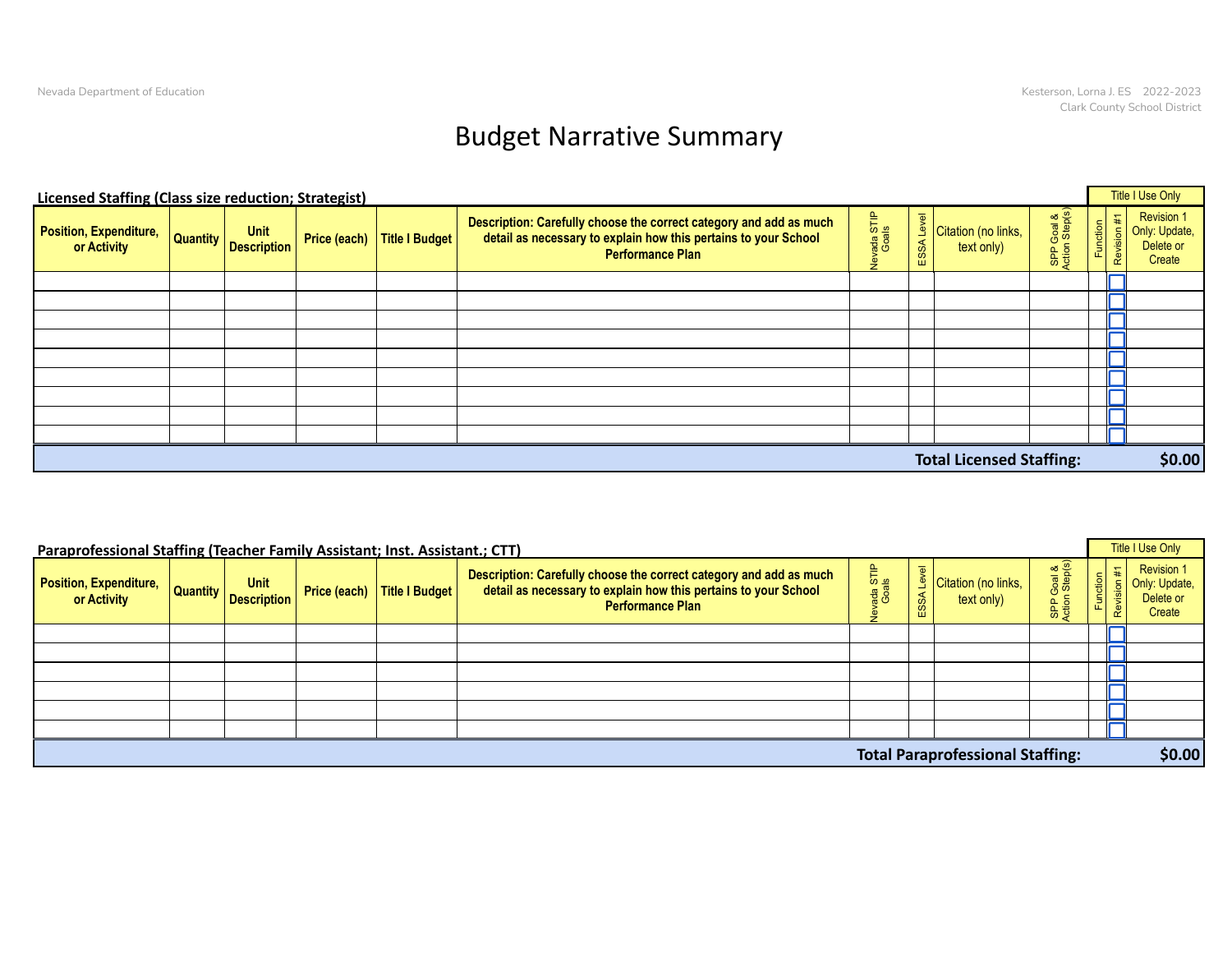|                                              |                                                  | <b>Other Salaries (Tutoring; Extra Duty; Site Liaison; Prep Buyout; Substitutes)</b> |                                                                                                                                                                                                                                            |            |                                                       | Title I Use Only                                             |
|----------------------------------------------|--------------------------------------------------|--------------------------------------------------------------------------------------|--------------------------------------------------------------------------------------------------------------------------------------------------------------------------------------------------------------------------------------------|------------|-------------------------------------------------------|--------------------------------------------------------------|
| <b>Position, Expenditure,</b><br>or Activity | Unit<br><b>Example 2016 Description No. 1999</b> | Price (each) Title I Budget                                                          | Description: Carefully choose the correct category and add as much<br>detail as necessary to explain how this pertains to your School<br><b>Performance Plan</b>                                                                           | <u>ण प</u> | Citation (no links,<br>text only)                     | Revision <sup>*</sup><br>Only: Update<br>Delete or<br>Create |
| Extra duty - Licensed -<br>Collaboration     | $1112$ hours                                     | \$33.00                                                                              | \$36,696.00 Extra-Duty Collaboration, to analyze assessment data, develop long Goal 2: Ald 2 Poulos, J. (2013) 1,2<br>range plans and assessments and participate in long range planning<br>and vertical collaboration.                    |            |                                                       |                                                              |
| Extra duty - Licensed -<br>Site Liaison      | 72 hours                                         | \$33.00                                                                              | \$2,376.00 Site Liaison Extra-Duty, Enables staff to perform Title I related<br>duties outside of the contracted day. The site liaison will gather,<br>organize and submit all extra duty pay and complete all compliance<br>requirements. |            | Goal 6: All $\overline{4}$ Enable staff to $p(1,2,3)$ |                                                              |
|                                              |                                                  |                                                                                      |                                                                                                                                                                                                                                            |            |                                                       |                                                              |
|                                              |                                                  |                                                                                      |                                                                                                                                                                                                                                            |            |                                                       |                                                              |
|                                              |                                                  |                                                                                      |                                                                                                                                                                                                                                            |            | <b>Total Other Salaries:</b>                          | \$39,072.00                                                  |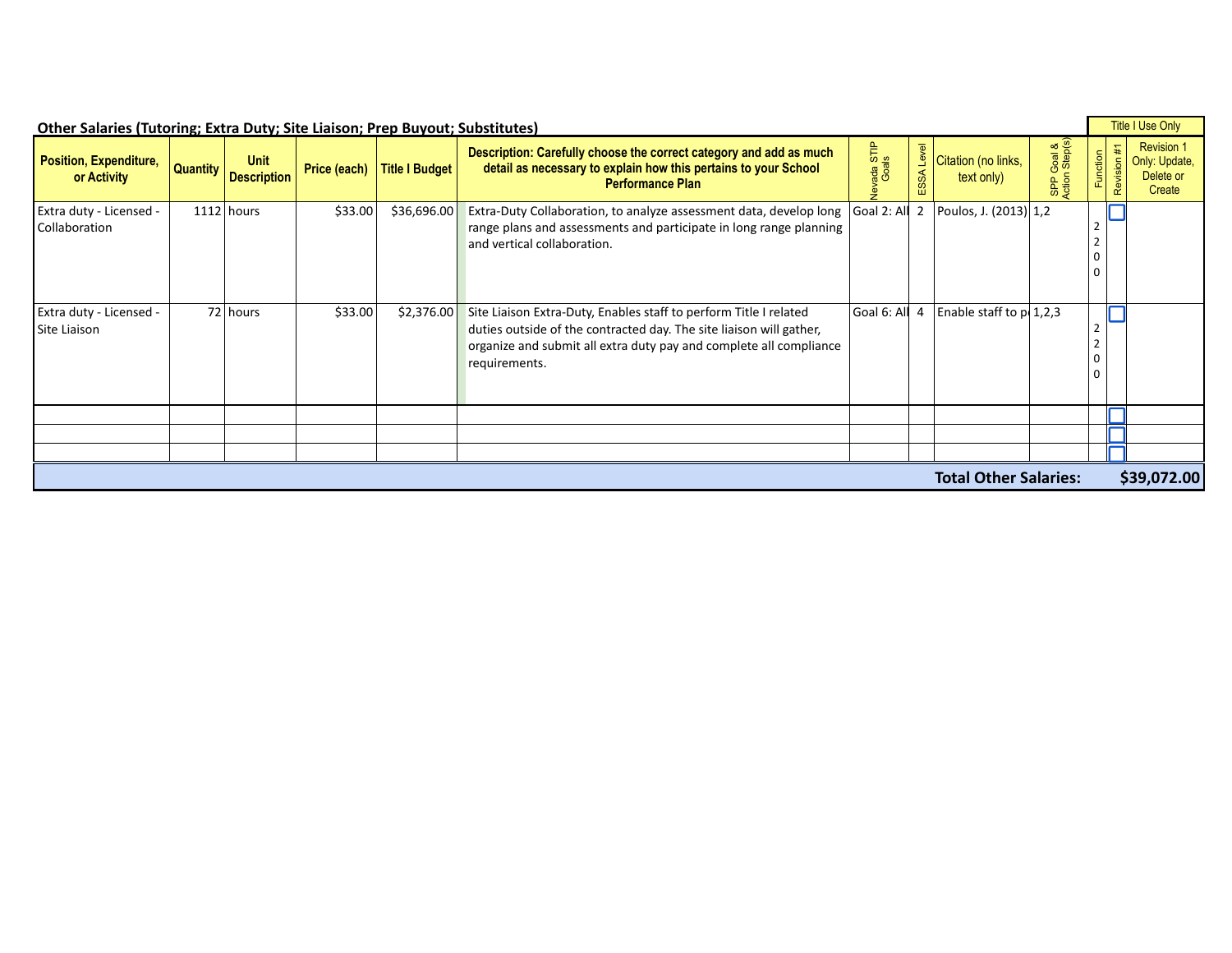## Budget Narrative Summary

| <b>Materials, Technology, and Services</b>       |                 |                                   |          |                             |                                                                                                                                                                                                                                                       |                  |                                     |                  |   | Title I Use Only                                          |
|--------------------------------------------------|-----------------|-----------------------------------|----------|-----------------------------|-------------------------------------------------------------------------------------------------------------------------------------------------------------------------------------------------------------------------------------------------------|------------------|-------------------------------------|------------------|---|-----------------------------------------------------------|
| Position, Expenditure,<br>or Activity            | <b>Quantity</b> | <b>Unit</b><br><b>Description</b> |          | Price (each) Title I Budget | Description: Carefully choose the correct category and add as much<br>detail as necessary to explain how this pertains to your School<br><b>Performance Plan</b>                                                                                      | ada STI<br>Goals | Citation (no links,<br>text only)   | Goal &<br>Step(s |   | <b>Revision 1</b><br>Only: Update,<br>Delete or<br>Create |
| Technology Supplies -<br>Instructional           |                 | $20$ devices                      |          |                             | $\vert$ \$574.00 \rightarrow \$11,480.00 \rightarrow Projectors, to enhance differentiated instruction and increase<br>student achievement in all academic areas.                                                                                     |                  | Goal 3: All 2 Harper, Ben, Mill 1   |                  |   |                                                           |
| Technology Supplies -<br>Instructional           |                 | $10$ devices                      | \$485.00 |                             | \$4,850.00 Document cameras, to enhance differentiated instruction and<br>increase student achievement in all academic areas.                                                                                                                         |                  | Goal 3: All 2 Harper, Ben, Mill 1   |                  | n |                                                           |
| Technology Supplies -<br>Instructional           |                 | $40$ devices                      | \$141.00 |                             | \$5,640.00 Projector Lamps, to enhance differentiated instruction and increase Goal 3: All 2 Harper, Ben, Mill 1<br>student achievement in all academic areas.                                                                                        |                  |                                     |                  | n |                                                           |
| Items of Value -<br>Technical -<br>Instructional |                 | $6$ devices                       | \$232.76 |                             | \$1,396.56 Printers, to support site based literacy and math goals. Printers will Goal 3: All 2   Herold, B. (2016, 1<br>be used to print instructional materials and curriculum resources to<br>improve student achievement in all curricular areas. |                  |                                     |                  |   |                                                           |
| Items of Value -<br>Technical -<br>Instructional |                 | $6$ devices                       | \$482.50 |                             | \$2,895.00 Color printers, to support site based literacy and math goals.<br>Printers will be used to print instructional materials, curriculum<br>resources and data reports in order to increase student<br>achievement in all curricular areas.    |                  | Goal 3: All 2   Herold, B. (2016, 1 |                  |   |                                                           |
| Technology Supplies -<br>Instructional           |                 | $102$ units                       | \$95.84  |                             | \$9,812.40 Toner cartridges, to support site based literacy and math goals.<br>Printers will be used to print instructional materials, curriculum<br>resources and data reports in order to increase student<br>achievement in all curricular areas.  |                  | Goal 3: All 2   Herold, B. (2016, 1 |                  |   |                                                           |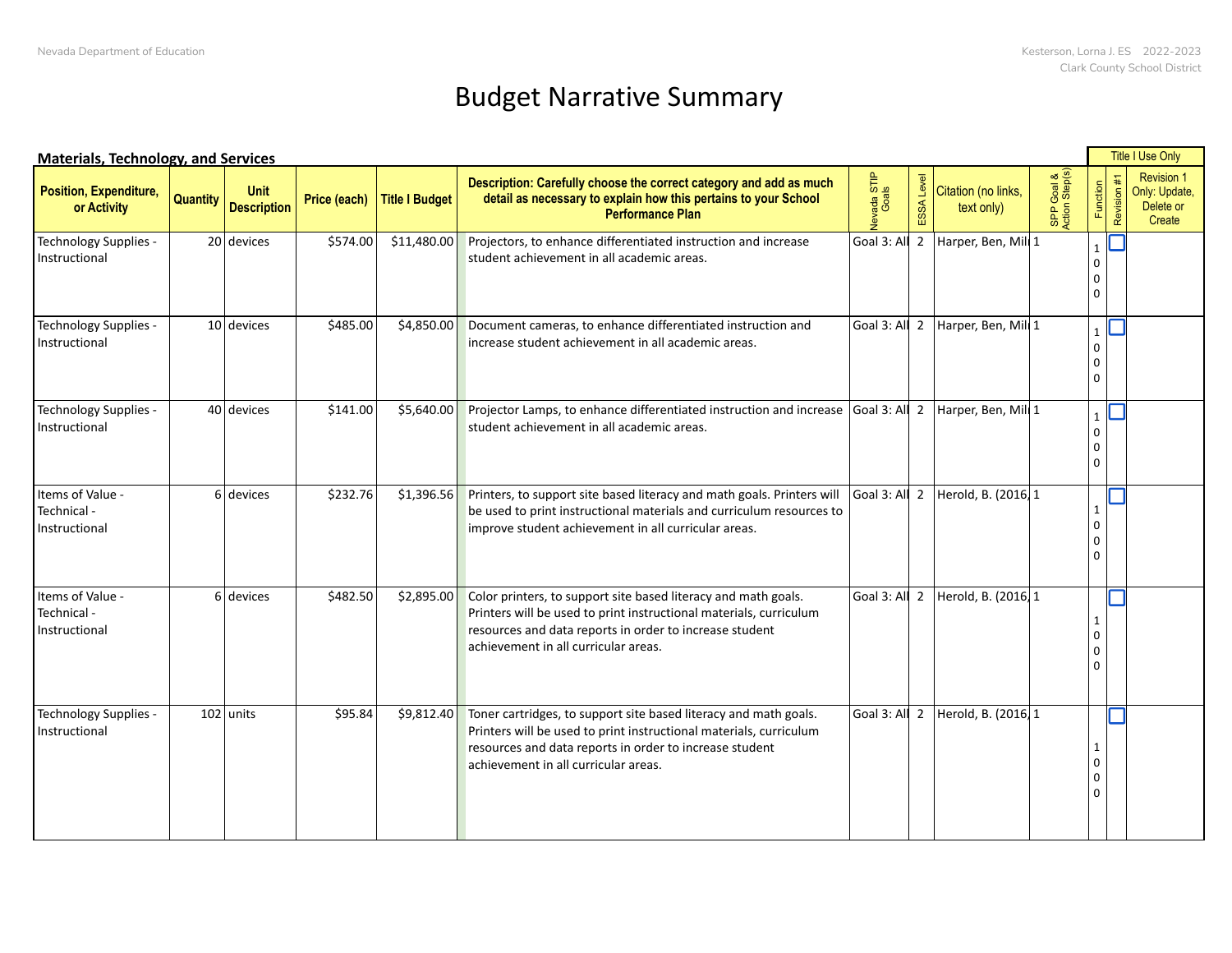| Dues and Fees -<br>Professional<br>Development   | $8$ staff  | \$1,100.00 | $\vert$ \$8,800.00 Ron Clark Academy conference fees, This professional development Goal 6: All 4   Bradshaw, C. P., 11,2,3<br>conference will allow teachers to improve classroom instruction<br>and management in order to give all students access to learning.<br>This system will help create a sense of community within the<br>school, increase attendance, and reward positive behaviors and<br>academic achievement.                           |                                                       |  |
|--------------------------------------------------|------------|------------|---------------------------------------------------------------------------------------------------------------------------------------------------------------------------------------------------------------------------------------------------------------------------------------------------------------------------------------------------------------------------------------------------------------------------------------------------------|-------------------------------------------------------|--|
| Dues and Fees -<br>Professional<br>Development   | $4$ staff  | \$1,000.00 | \$4,000.00 ACSD conference fees, This professional development conference<br>will allow teachers to learn strategies to increase the academic<br>achievement of students with a focus on social, emotional learning<br>and incoprating equity into the learning environment. In addition,<br>teachers will learn strategies for incorporating differentiated<br>instruction, using data to drive instruction and improving the<br>learning environment. | Goal 6: All $\overline{3}$ Yoon, K. S., Dunc 1,2,3    |  |
| Items of Value -<br>Technical -<br>Instructional | 8 devices  | \$735.00   | \$5,880.00 Laptops, to support instruction in all curricular areas by providing<br>access to web based programs to students and teachers. Students<br>will have access to skill development and mastery through<br>technology.                                                                                                                                                                                                                          | Goal 3: All 2   Ben Harper & Na 1,2                   |  |
| Items of Value -<br>Technical -<br>Instructional | $1$ device | \$1,367.00 | \$1,367.00 Supply Bundle Poster Maker, Supports site based literacy and math $\vert$ Goal 3: Al   3 $\vert$ Cervantes, B.; H $\vert$ 1,2,3<br>goals. Will assist with production of materials to create<br>instructional materials for project based learning in all curricular<br>areas. Additionally, the poster maker will provide the ability to<br>create materials highlighting school-wide expectations.                                         |                                                       |  |
| Equipment -<br>Instructional                     | $1$ device | \$6,445.00 | \$6,445.00 Printer Scanner Poster Maker, Supports site based literacy and<br>math goals. Will assist with production of materials to create<br>instructional materials for project based learning in all curricular<br>areas. Additionally, the poster maker will provide the ability to<br>create materials highlighting school-wide expectations.                                                                                                     | $\vert$ Goal 3: All 3 $\vert$ Cervantes, B.; He 1,2,3 |  |
| Technology Supplies -<br>Instructional           | $1$ device | \$269.96   | \$272.04 Scanner, to enable staff to perform Title I related compliance<br>requirements and organize extra duty pay documents for<br>processing.                                                                                                                                                                                                                                                                                                        | Goal 6: All $4$ Enable staff to $p(1,2)$              |  |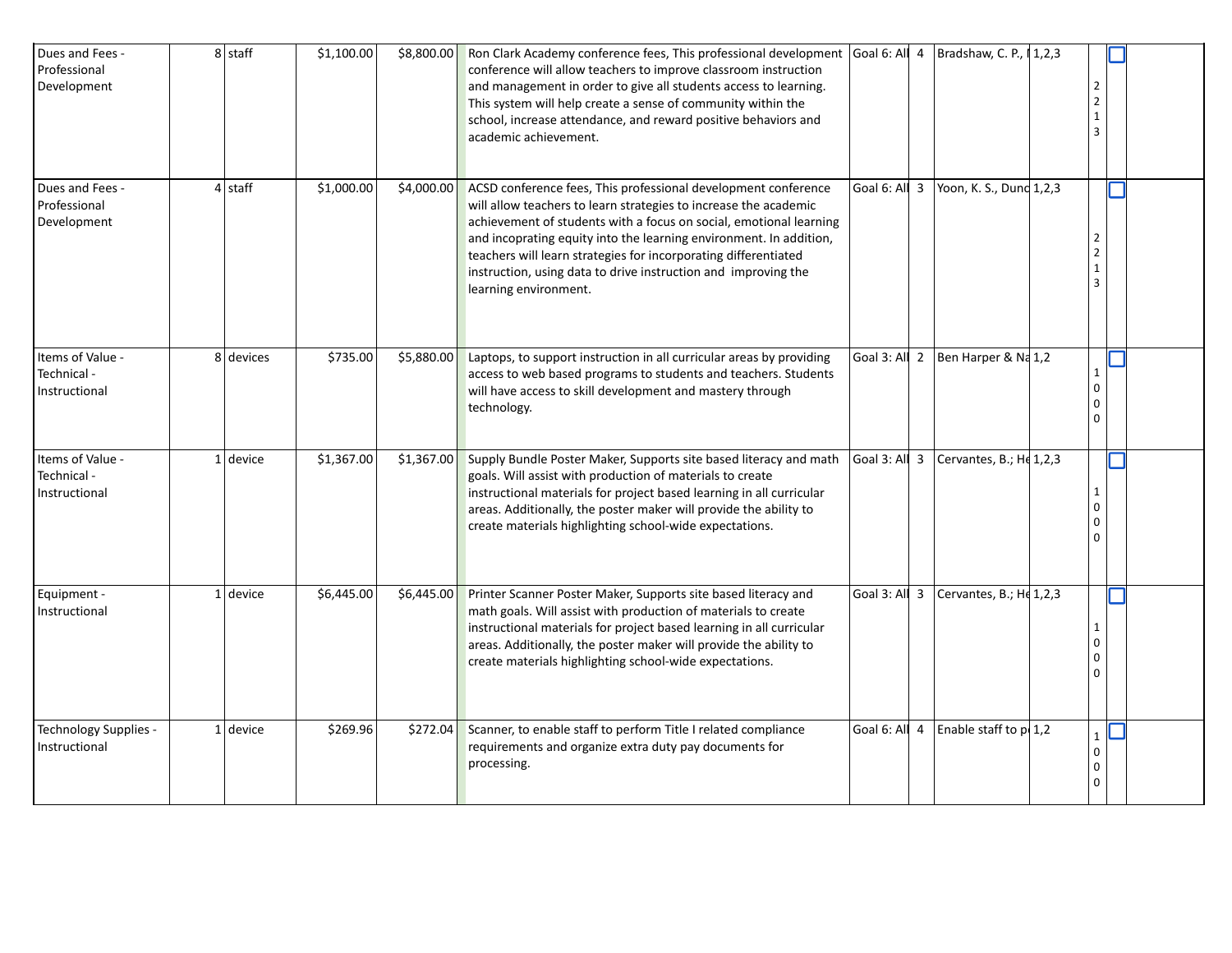| Dues and Fees - | $22$ students | \$150.00 | \$3,300.00 Girls on the Run, Student fees to provide expanded participation in Goal 6: Al $\vert$ 4 Weiss, M.R. (2011,3 |                |             |
|-----------------|---------------|----------|-------------------------------------------------------------------------------------------------------------------------|----------------|-------------|
| Student         |               |          | a physical acitivty-based positive youth development program                                                            |                |             |
|                 |               |          | designed to enhance girls's social emotional and physical skills and                                                    | l 1            |             |
|                 |               |          | behaviors to successfully navigate life experiences. This addresses                                                     | 0              |             |
|                 |               |          | the school social emotional goal of increasing the percentage of                                                        | $\overline{0}$ |             |
|                 |               |          | students who are able to regulate their emotions.                                                                       | l o            |             |
|                 |               |          |                                                                                                                         |                |             |
|                 |               |          |                                                                                                                         |                |             |
|                 |               |          |                                                                                                                         |                |             |
|                 |               |          |                                                                                                                         |                |             |
|                 |               |          |                                                                                                                         |                |             |
|                 |               |          |                                                                                                                         |                |             |
|                 |               |          |                                                                                                                         |                |             |
|                 |               |          |                                                                                                                         |                |             |
|                 |               |          |                                                                                                                         |                |             |
|                 |               |          |                                                                                                                         |                |             |
|                 |               |          |                                                                                                                         |                |             |
|                 |               |          |                                                                                                                         |                |             |
|                 |               |          | <b>Total Supplies, Equipment, and Services:</b>                                                                         |                | \$66,138.00 |

| <b>Parent Involvement Additional Funds</b>   |                                            |                               |                                                                                                                                                                  |                      |                      |                                                   |                                         |                | <b>Title I Use Only</b>                                   |
|----------------------------------------------|--------------------------------------------|-------------------------------|------------------------------------------------------------------------------------------------------------------------------------------------------------------|----------------------|----------------------|---------------------------------------------------|-----------------------------------------|----------------|-----------------------------------------------------------|
| <b>Position, Expenditure,</b><br>or Activity | <b>Unit</b><br><b>Quantity</b> Description | Price (each)   Title I Budget | Description: Carefully choose the correct category and add as much<br>detail as necessary to explain how this pertains to your School<br><b>Performance Plan</b> | Nevada STIP<br>Goals | $\omega$<br>SSA<br>ш | Citation (no links,<br>text only)                 | Goal &<br>n Step(s)<br>SPP <sub>C</sub> | Ħ.<br>Function | <b>Revision 1</b><br>Only: Update,<br>Delete or<br>Create |
|                                              |                                            |                               |                                                                                                                                                                  |                      |                      |                                                   |                                         |                |                                                           |
|                                              |                                            |                               |                                                                                                                                                                  |                      |                      |                                                   |                                         |                |                                                           |
|                                              |                                            |                               |                                                                                                                                                                  |                      |                      |                                                   |                                         |                |                                                           |
|                                              |                                            |                               |                                                                                                                                                                  |                      |                      |                                                   |                                         |                |                                                           |
|                                              |                                            |                               |                                                                                                                                                                  |                      |                      |                                                   |                                         |                |                                                           |
|                                              |                                            |                               |                                                                                                                                                                  |                      |                      | <b>Total Parent Involvement Additional Funds:</b> |                                         |                | \$0.00                                                    |
|                                              |                                            |                               |                                                                                                                                                                  |                      |                      |                                                   |                                         |                |                                                           |

٦